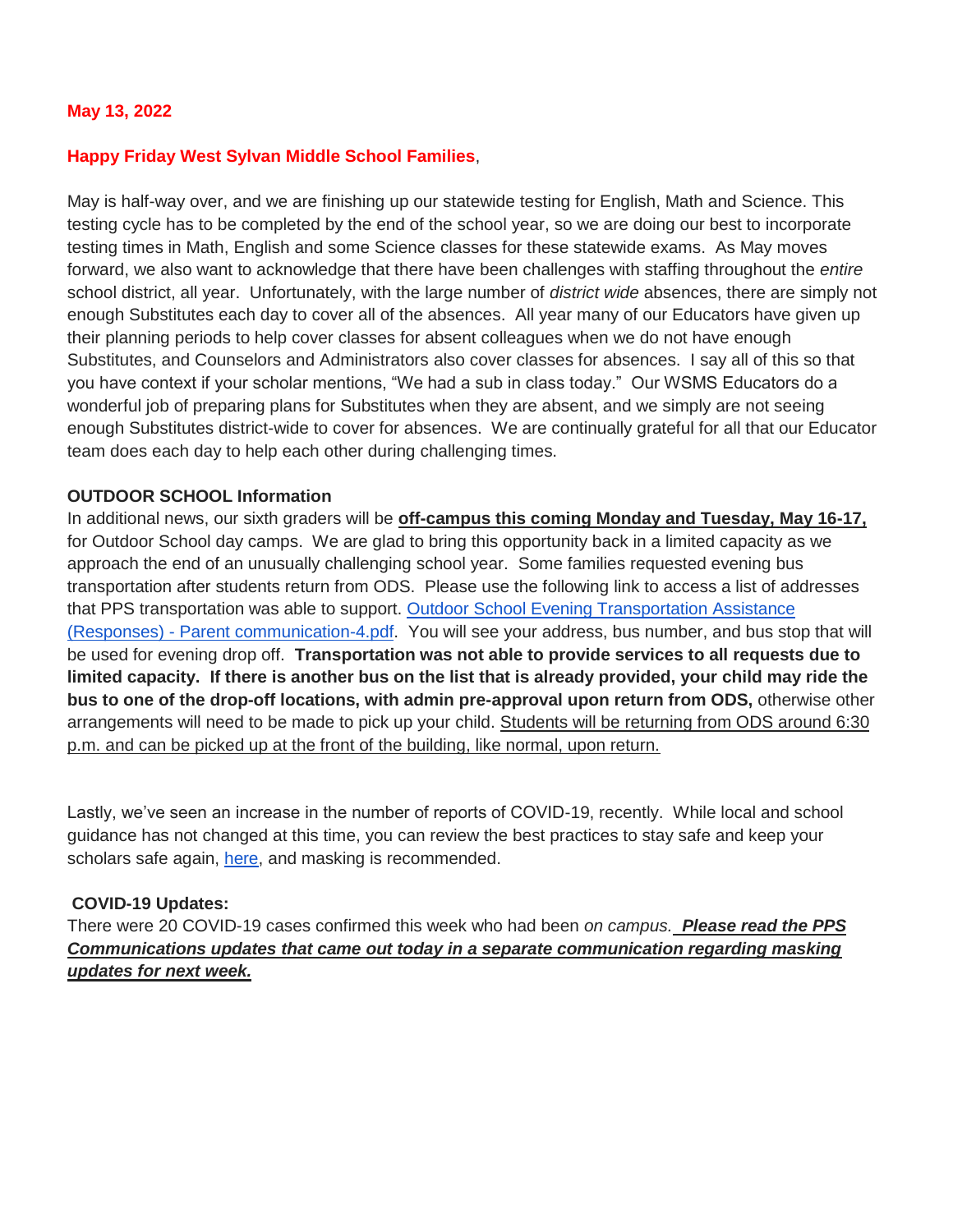

### **For 8th Grade Families:**

- **Promotion Announcements:** These are in the mail, and you should receive a Save the Date card to the address that we have in our Synergy records.
- **Promotion Tickets:** Each family will have **four tickets**, which will be given to your Scholar by their 7th period Teacher and sent home the week prior to the promotion ceremony. Should you be unable to attend or do not need all four tickets, you are welcome to give them to other families who may want additional tickets. The school office will not have the capacity to manage those exchanges.
- **8th Grade Oaks Park Trip** (rides) on Wednesday, June 8th, chaperoned by Educators and Administrators. Scholars who choose to attend will bus to Oaks Park from campus and return by dismissal. Scholars will need to be in good standing (no suspensions, referrals to administrators, patterns of unexcused absences, etc.) to attend. This is a fun privilege, not an automatic right.
- **8th Grade Promotion** is at Lincoln High School on Thursday, June 9th at 6 p.m. Each scholar will receive *four* guest tickets for family members, due to limited capacity. More information will be shared in the coming weeks.
- **WSMS Foundation Oaks Park Event for 8th graders:** This will be an *optional* evening event for our 8th graders hosted by our WSMS Foundation at Oaks Park on Friday, June 10th. Families will have to self-transport for this event, as it is a Foundation-sponsored event. Sign up at [this link,](https://www.westsylvanfoundation.com/parties/8th-grade-graduation-dance-party) where more information can be found for those who want to participate.

### **For 7th Grade Families:**

● **Neon Nights Glow Party sponsored by WSMS Foundation:** Friday, June 3rd in WSMS Gym from 6:30-8:30 p.m. Sign up at the link [here,](https://www.westsylvanfoundation.com/parties/7thgradeglowparty) and pay in advance to attend.

# **For 6th Grade Families:**

**Outdoor School** permission packets went home through Science classes. Outdoor school will be this Monday and Tuesday, **May 16th and May 17th, off-site.** There will be two day trips to off-site locations for a modified Outdoor School experience. The day trips will have school bus transportation, leaving WSMS at 9:30 a.m. and returning to WSMS around 6:30 p.m. both evenings. Both lunch and dinner will be served both days. We'll send sack lunches with scholars for lunch, and ODS will provide dinner.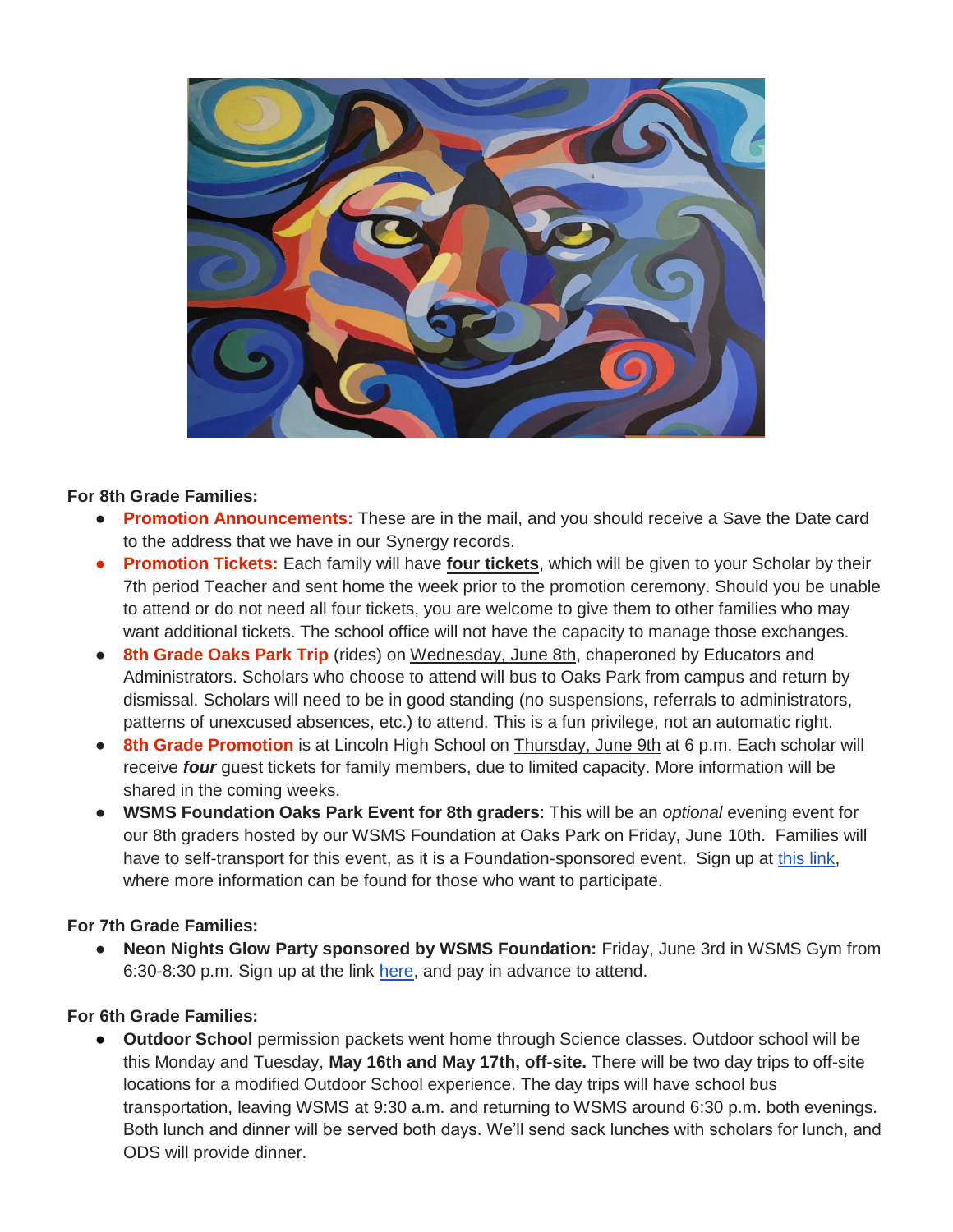● **[6th grade skate party hosted by WSMS Foundation!](https://drive.google.com/file/d/1HX8ZSQKzyqWvLRfXLGu2Y1wta5BjPMTa/view?usp=sharing)** Wed, June 8th, 7:00-9:00 p.m. at the [Oaks](https://www.oakspark.com/roller-skating-rink)  [Park Roller Rink.](https://www.oakspark.com/roller-skating-rink)

### **For Families with 5th Graders Coming to WSMS in 2022-23:**

We hosted our first in-person night on Monday, May 9th with about forty participants joining us. The second informational session is Monday, May 23rd from 4:30-6 p.m. There will be opportunities to hear from school Administrators, buy WSMS school spiritwear, get an overview of WSMS classes, programs and supports, and tour the campus. We will also share a slidedeck of similar information so that anyone who cannot attend these sessions can review the information. For a preview "walk-thru" of West Sylvan's building, you can view a new **virtual tour** [here.](https://my.matterport.com/show/?m=hR5ohrTKjow) Thank you to one of our WSMS Foundation parents, Giovanni Cafiso, for creating it!

We are also collaborating with our K-5 schools to arrange an in-person visit for 5th graders with their Teachers on the morning of May 25th. Principals and 5th grade teams are planning for that fun morning here at WSMS! They will bus to WSMS, participate in some orientation activities with our staff members, tour campus, and get an introduction to Middle School. More details on that visit will be shared as we finalize details with our K-5 school teams. Mr. Almeida will be the Counselor working directly with 6th graders in the 2022-23 school year. If you have questions about classes or supports for 6th grade, please email Mr. Almeida at [ralmeida@pps.net.](mailto:ralmeida@pps.net) Mr. Almeida is currently the Counselor for our 8th graders, so please give him time to respond, as he has a very busy schedule wrapping up the year with the 8th graders.

### **Host Family Needed for an Arabic Educator for 22-23 School Year:**

Through the American Councils for International Education, WSMS has been awarded a grant for a fullyfunded educator to join our team to teach Arabic for up to 20 hours a week as an additional World Language option for the 22-23 school year. We are looking for a family willing to host the educator, who is coming from Egypt, and will be joining the WSMS team. Through American Councils, the Educator is given a living stipend to pay for living accommodations, if hosted by a private family. There would be two needs:

- 1. A host family to provide a comfortable space for the educator to stay for the first two weeks upon arrival in the U.S. while we secure housing (arriving on August 11, 2022).
- 2. A host family to provide a room for the educator for the school year (August-June, 2023) and help with transportation needs to and from WSMS for work, as the educator would not have their own transportation.

If you are interested in being a host family, and would like more information, please fill out the form [here.](https://forms.gle/Ljte5CwpWQZtUZCN6)

# **West Sylvan TAG (Talented And Gifted) Updates:**

- **TAG Nominations**: All students nominated in the past two years (2020-21 school year and 2021- 22 school year) have been identified or not as TAG. Parents and Guardians of students nominated **last year (2020-21)** should have **already received notification** of this by mail. Parents/Guardians of students nominated **this year (2021-22)** will be **notified soon** by mail; our central TAG department is **currently preparing** these letters.
- **Single-Subject Acceleration (SSA) in Math - April 15-May 15 Application Window**: If you are a seventh grader interested in: 1) accelerating in from 7th Grade Common Core Math into Compacted Math Year 2 for 8th grade, or 2) accelerating from Compacted Math Year 1 into Geometry for 8th grade, **contact your current Math teacher**: they will first confirm whether or not your MAP Math assessment data **falls in the range for eligibility**. If SSA *is* recommended, families will meet **virtually** to fill out the SSA application **with** the student's current math teacher. For more information, see the [PPS TAG SSA](https://www.pps.net/Page/2886) page or the [West Sylvan TAG page.](https://sites.google.com/pps.net/west-sylvan-tag/)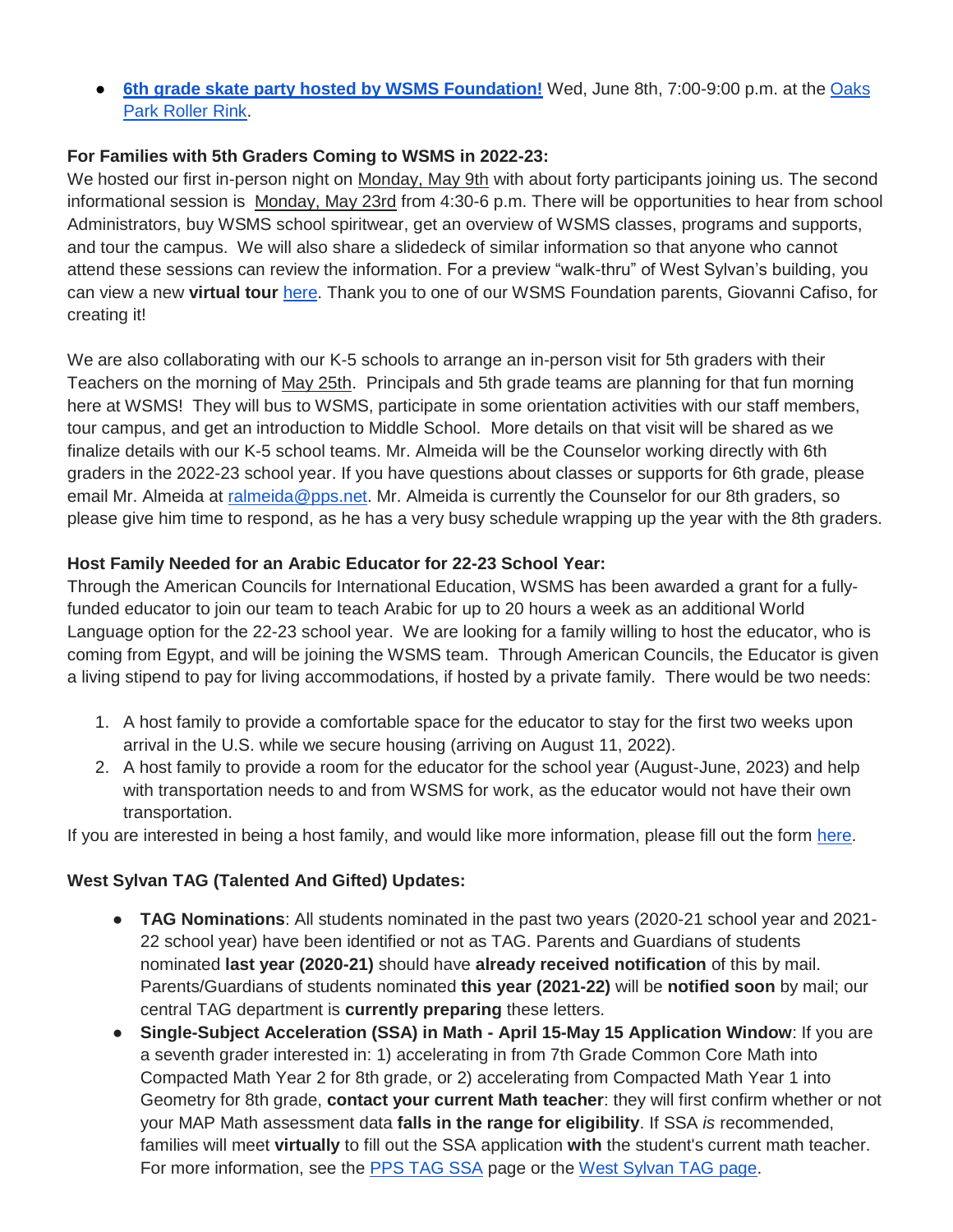## [SSA Parent Guide](https://drive.google.com/file/d/1uyNxlw2MiYVSYrKfgEChsEQjTWw-Fz_V/view?usp=sharing)

## [WGA Parent Guide](https://drive.google.com/file/d/1AT8aGRXhvghzlB3N1zRAvzEdnpgH_EtN/view?usp=sharing)

● **Whole Grade Acceleration (WGA) - Applications open April 15-May 15.** [See information about](https://www.pps.net/Page/2888)  [WGA from PPS TAG here.](https://www.pps.net/Page/2888) Please contact the West Sylvan TAG Coordinator, Laurel Richards, at lrichards@pps.net for **next steps.**

### **Interested in Volunteering and Being More Involved?**

Become an approved PPS volunteer by following the information [here.](https://www.pps.net/volunteer) Our Library and classrooms are spaces where we can use family volunteers through the end of the school year. Once your application is approved, please contact school administration to see how you can help.

As we continue to plan for next school year, we are hopeful that we can have more families involved in regular school activities such as volunteering on campus, taking part in our **WSMS Foundation**, and serving on **School Site Council** and **School Climate Committees**. If you may be interested in having a voice in one or more of these school groups, please sign up [here.](https://forms.gle/FSm61TFDpf34yZ2e9) Also, the [22-23 PPS approved calendar](https://drive.google.com/file/d/16EfYsTSv4zPCaLpkxQlc5eFqWAvIDBtl/view?usp=sharing) is here for your future planning. We are still waiting to hear about whether the first day of school will be a day when all scholars attend or if there will be a modified schedule to allow 6th graders an orientation prior to the rest of our scholars joining for the the start of the year.

### **Student Chromebooks For Summer:**

All 8th graders need to return their chromebooks at the conclusion of this year as part of the Middle School checkout. If they have stickers on their devices, it will be a gigantic help for them to try to remove all stickers prior to turning them into the Office. Current 6th and 7th graders may keep their chromebooks over the summer, and there is a family assurance form that needs to be completed prior to the end of the year. More details will follow for the form to complete and the turn-in process for Chromebooks for 8th graders.

### **Mark your calendar now in preparation:**

**Asian Pacific American Heritage Month**: May

### **Jewish American Heritage Month:** May

**6th Grade Outdoor School**: May 16-17th off campus *day* camps, returning to WSMS at 6:30 p.m.

**Spring Band Concert at Lincoln High School:** May 24th (evening event)

**5th Grade Visit to WSMS:** May 25th, rising 6th graders are invited to be bused to WSMS with their Teachers for a morning of introduction and welcome to Middle School.

**Spring Choir Concert at Lincoln High School:** May 25th (evening event)

**No School (Holiday)**: Monday, May 30th

**[7th Grade WSMS Foundation Sponsored Event:](https://www.westsylvanfoundation.com/parties/7thgradeglowparty)** Friday, June 3rd in the WSMS Gym (6:30-8:30 p.m.) **8th Grade Field Trip to Oaks Park**: Wednesday, June 8th (during school hours)

**[6th Grade Oaks Park 80s Skate Party:](https://drive.google.com/file/d/1HX8ZSQKzyqWvLRfXLGu2Y1wta5BjPMTa/view?usp=sharing)** Sponsored by WSMS Foundation on Wednesday, June 8th 7-9 p.m.

**8th Grade Promotion:** Thursday, June 9th 6 p.m. at Lincoln HS

**Final School Day 21-22**: Friday, June 10th (grades finalized by the next week)

**[8th Grade WSMS Foundation Sponsored Oaks Park Party:](https://drive.google.com/file/d/1Xmnh7GZQ4CeU37XYKCGmhbngkxRpoOOp/view?usp=sharing)** June 10th (evening)

All: [22-23 PPS approved calendar](https://drive.google.com/file/d/16EfYsTSv4zPCaLpkxQlc5eFqWAvIDBtl/view?usp=sharing) is here for your future planning.

**Advancement Via Individual Determination (AVID) Classes for 22-23:**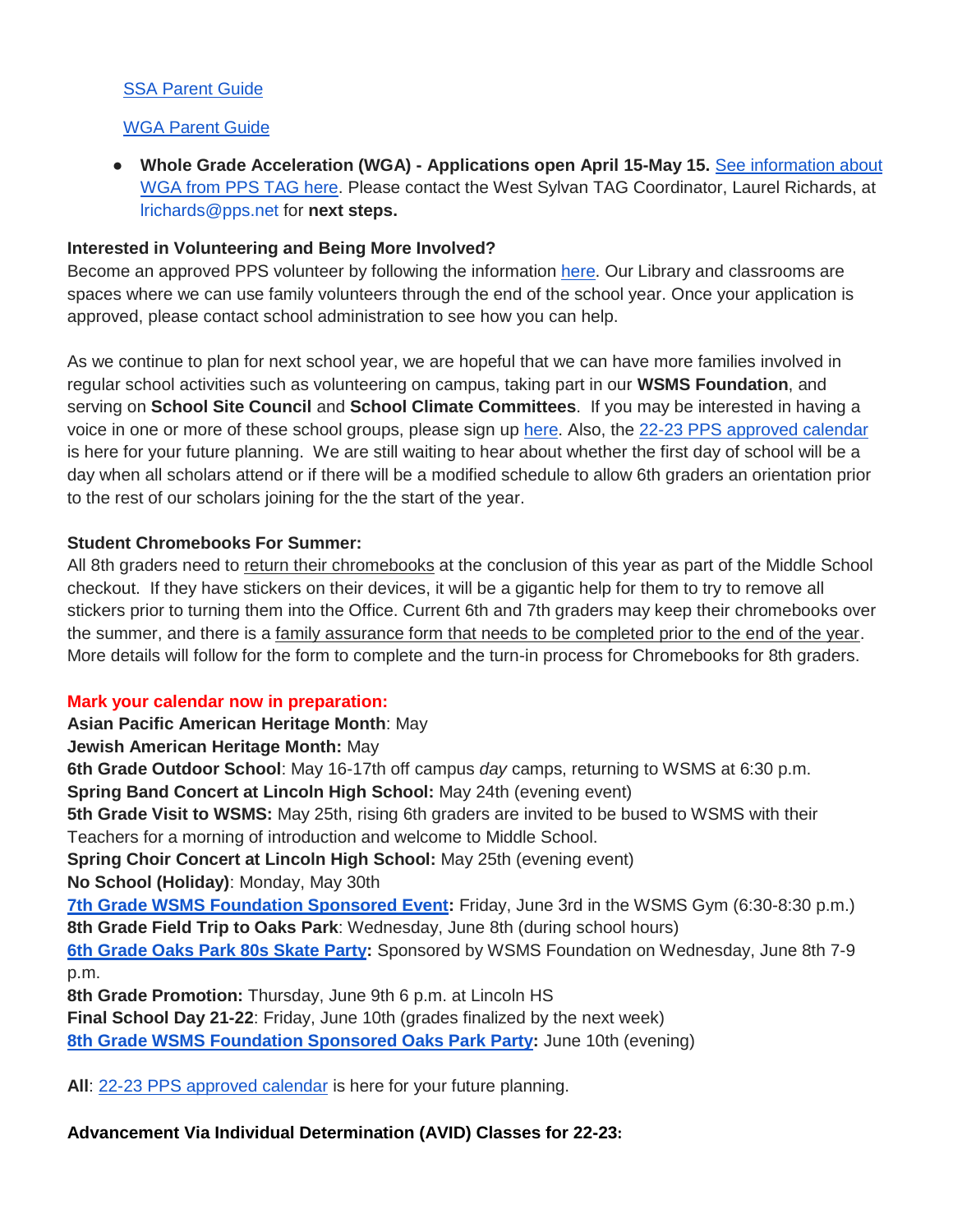We are looking for applicants to join our AVID elective for the 2022-23 school year. Why is an AVID experience a good thing? AVID scholars have a history of proven excellence with 94% meeting all 4-year university requirements, 90% accepted directly to 4-year universities out of high school, 84% persist in the second year of university. If you are interested in having your scholar join AVID, *and* your scholar is also interested in joining AVID, please complete this interest [form.](https://docs.google.com/forms/d/e/1FAIpQLSdpPNrTbbG1YoO1o0bwfKFg3SDu-UarWp5LE59aNPm0xsaCQg/viewform?usp=sf_link)

### **MYP News:**

WSMS completed our consultancy visit last week. We are excited to be gaining momentum again in our professional development goals toward eventually being an authorized IB Middle Years Programme. [Please](https://docs.google.com/presentation/d/17SY-I5PfW5t18hZZ0ELhA85-iVSoBrj6_zKBGUaFTP8/edit?usp=sharing)  [visit this slide deck for more updates on WSMS MYP implementation.](https://docs.google.com/presentation/d/17SY-I5PfW5t18hZZ0ELhA85-iVSoBrj6_zKBGUaFTP8/edit?usp=sharing) MYP lessons and units focus on inquiry, discussion, analysis, critique and defense of work, critical thinking, investigation projects, and performance-based assessments. Developing the MYP Learner Profile means an emphasis on teaching scholars to be inquirers, knowledgeable, communicators, principled, open-minded, caring, educational risktakers, balanced and reflective learners. Our families can also learn more about our work toward MYP authorization [here.](https://sites.google.com/pps.net/west-sylvan-myp/) We look forward to advancing our work at WSMS and applying for authorization in 22- 23! Thank you to our WSMS Foundation for fundraising and supporting the staffing needs that help us continue to make progress toward becoming an approved MYP school program.

### **Community Care and Neighborhood Safety:**

Our neighbors in the West Slope community ask that while parked and driving in the neighborhood we all continue to practice care and kindness toward their property, and that we report any damage to the homeowners should an accident occur. They also ask that we please do not block their driveways during our pick-up and drop-off times. They work with Beaverton PD to patrol the area in the mornings and evenings, and send their concerns to that team. We appreciate your cooperation!

### **WSMS Foundation:**

Please support our WSMS Foundation! Every contribution helps our school by allowing us to fund educational opportunities and events for your scholars! Please consider donating to WSMS Foundation to help support important instructional additions for our scholars in the coming school year. Every donation helps!

You can donate and find out more information about our WSMS Foundation and their amazing work for our scholars [here.](https://www.westsylvanfoundation.com/) Also follow them on Instagram @**west.sylvan.foundation** and check out our West Sylvan students in their **school**, **sports**, **performances**, **events**…

If you have a scholar event, announcements related to scholars and their achievements, or you'd like to advertise let us know. Email Lisette Crepeaux at thecrepeauxs@gmail.com.

### **Daily Loaner Laptops for Scholars:**

We no longer have a supply of daily loaner chromebooks or chargers to issue when scholars forget their chromebooks at home. Please help remind our scholars to take their \*fully charged\* PPS-issued chromebook to and from school each day. We distributed BumpArmor cases to all scholars, and we ask that you please encourage your scholar to use the case to protect and extend the life of their device.

### **Help with Cell Phones:**

Our catch phrase that we use at WSMS regarding cell phones during the school day is, **"Out of sight and away, unless we say."** For the 2022-23 school year, we are revising our cell phone policy to address the constant issues with phones as distractions in the learning setting. Any additional monitoring you can put in place to keep an eye on your scholars' social media activity is also greatly appreciated! There are times when scholars may need to access their devices for family reasons or even in instructional settings, and we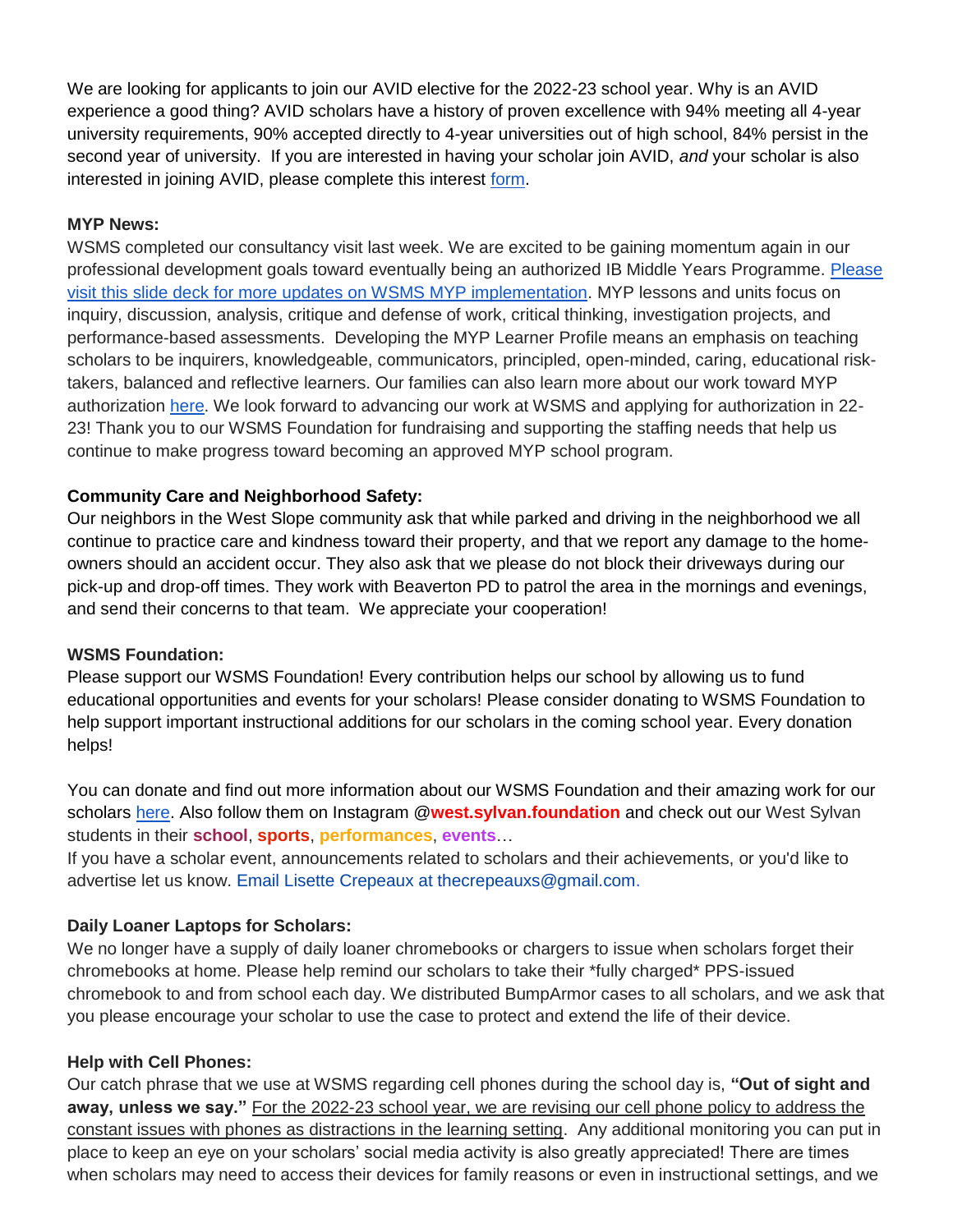encourage speaking with an adult if such a need arises. Also, several families have had concerns with their scholars' use of cell phones throughout the day for non-instructional reasons. We will continue to remind scholars of this expectation throughout their school day. If scholars post inappropriate content on social media, please report the account for review.

Some families have inquired about apps that can restrict various features on cell phones for scholars throughout the day so that they are not on social media and are not tempted to engage with others through social media platforms. Here are some tips we have given families: **NY Times Article:** [The Best Apps for](https://www.nytimes.com/wirecutter/reviews/best-apps-to-manage-your-kids-phone/)  [Managing Your Kids Phone;](https://www.nytimes.com/wirecutter/reviews/best-apps-to-manage-your-kids-phone/) **[Support for Apple;](https://support.apple.com/guide/iphone/set-up-parental-controls-iph00ba7d632/ios) [Support Google](https://support.google.com/families/answer/7103340?hl=en)[;](https://familytime.io/) [Family Time Article & Tips;](https://familytime.io/) [Verizon](https://www.verizon.com/support/verizon-smart-family-restrictions-video/)  [Support.](https://www.verizon.com/support/verizon-smart-family-restrictions-video/)** 

# **Picking Up Scholars:**

Per Oregon law, *an approved adult is required to sign out any scholar* who leaves campus before the end of the school day. Our office has been experiencing heavy family traffic prior to our 3:45pm dismissal, due to daily early pick-ups. If possible, we ask that you avoid picking up your scholar between 3:15pm-3:45pm as you will not find parking, and our office staff is limited in the afternoons. Any planning around that time frame is appreciated.

# **Resources for Family Extended Learning and Activities:**

- [Summer Acceleration Academy](https://www.pps.net/Page/18800) webpage
- [PIL Math Trajectory Summer Program](https://drive.google.com/file/d/1XarmInhnsUJjIuyCHFVA9LQRb8cNcT3e/view?ts=62743d49) (McDaniel)
- PIL Math [Trajectory Summer Program](https://drive.google.com/file/d/1L3IdHLV0aD_zJb5SYgHEJwbwQHtGHyrl/view?ts=62743d2b) (Roosevelt)
- **Benson Tech Youth United [Multi-Sport Summer Camp](https://www.pps.net/cms/lib/OR01913224/Centricity/Domain/254/Tech-Youth-United.pdf)**
- **Adapted PE Field Day [\(K-8 flier\)](https://docs.google.com/document/d/17BD2EPxtUqWPDV7DR1v7J_SytbtxZs6PLeFw2s3ZS5s/edit) [\(9-12 flier\)](https://docs.google.com/document/d/1urRRL6TDWbC-2TMClpTPmVF8B9hUmQIoPuQEtv-ELVo/edit)**
- **Cognizart [360 Arts Summer Camp](https://www.pps.net/cms/lib/OR01913224/Centricity/Domain/254/Cognizart-2022-360ArtsCamp.pdf)**
- OSU STEM Academy [AWSEM Club](https://www.pps.net/cms/lib/OR01913224/Centricity/Domain/254/AWSEM_Flyer_Combined_General.pdf) Spring Dates [\(English\)](https://www.pps.net/cms/lib/OR01913224/Centricity/Domain/254/AWSEM_spring2022_English.pdf) [\(Spanish\)](https://www.pps.net/cms/lib/OR01913224/Centricity/Domain/254/AWSEM_spring2022_Spanish.pdf)
- VIBE of Portland [Art Camps, Classes, No-School Workshops](https://www.pps.net/cms/lib/OR01913224/Centricity/Domain/254/VIBE.jpeg)
- VIBE of Portland East [Winds Summer Camp](https://www.pps.net/cms/lib/OR01913224/Centricity/Domain/254/VIBE-east_winds_2022.jpeg)
- OSU [Summer Reading Program](https://www.pps.net/cms/lib/OR01913224/Centricity/Domain/254/OSU-reading-summer-2022.pdf)
- Multnomah Early Childhood Program [\(English\)](https://www.pps.net/cms/lib/OR01913224/Centricity/Domain/254/MECP-2021-22-PEER-Flyer-English.pdf) [\(Spanish\)](https://www.pps.net/cms/lib/OR01913224/Centricity/Domain/254/MECP-2021-22-PEER-Flyer-Spanish.pdf) [\(Vietnamese\)](https://www.pps.net/cms/lib/OR01913224/Centricity/Domain/254/MECP-2021-22-PEER-Flyer-Vietnamese.pdf)
- Portland Parks & Recreation Preschool [2022-2023 Registration](https://www.pps.net/cms/lib/OR01913224/Centricity/Domain/254/PPR-Preschool-22-23-price-sheet.pdf)

# **[Scholar Counseling Supports \(Counselors will move with grades for 22-23\):](https://sites.google.com/pps.net/west-sylvan-counseling/)**

**6th Grade:** Counselor: Kandice Abney: [kaabney@pps.net](mailto:kaabney@pps.net) & Administrator: Ben Keller, [bkeller@pps.net](mailto:bkeller@pps.net) **7th Grade:** Counselor: Rebecca Cohen: [rcohen@pps.net](mailto:rcohen@pps.net) & Administrator: Evening Krauel, [ekrauel@pps.net](mailto:ekrauel@pps.net) 8th Grade: Counselor, Ricky Almeida: [ralmeida@pps.net](mailto:ralmeida@pps.net) & Administrator: Jill Hunt, [jihunt@pps.net](mailto:jihunt@pps.net)

# **General Questions**:

Jerda Solonche, Principal's Administrative Assistant: [jsolonche@pps.net](mailto:jsolonche@pps.net) (faculty, school business) Kirsten Crombie, Administrative Assistant: [kcrombie@pps.net](mailto:kcrombie@pps.net) (scholar/parent concerns, attendance, enrollment, help with scholar laptops, withdrawals)

# **Notes of Appreciation?**